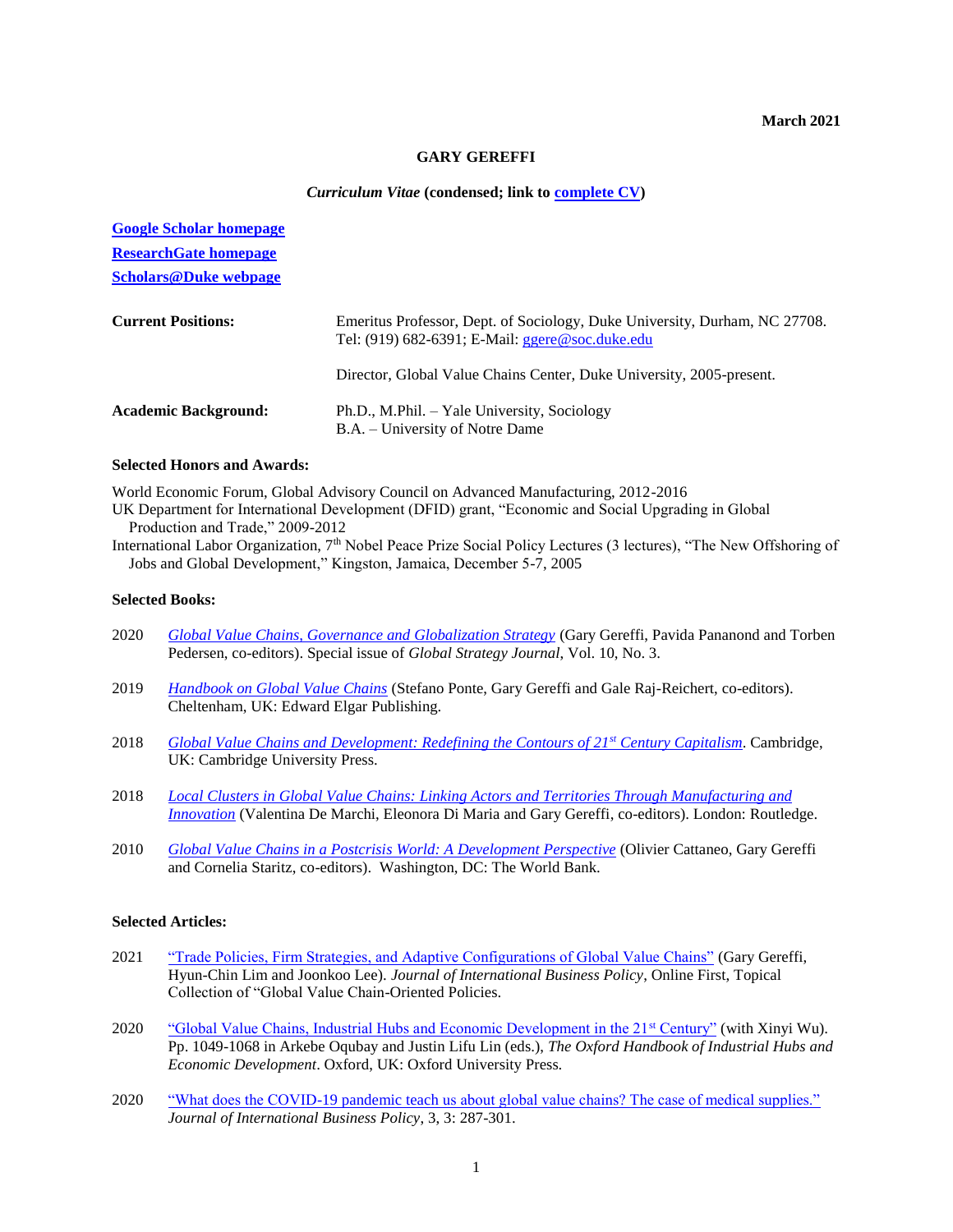- 2020 ["An integrative typology of global strategy and global value chains: The management and organization of](https://onlinelibrary.wiley.com/doi/10.1002/gsj.1388)  [cross-border activities"](https://onlinelibrary.wiley.com/doi/10.1002/gsj.1388) (Pavida Pananond, Gary Gereffi and Torben Pedersen). *Global Strategy Journal*, 10, 3: 421-443.
- 2020 ["Coronavirus consequences on global value chains"](https://strategicmanagementsociety.wordpress.com/2020/07/07/coronavirus-consequences-on-global-value-chains/) (Pavida Pananond, Gary Gereffi and Torben Pedersen). *SMS Blog* (Strategic Management Society), July 7.
- 2019 "Global Value Chains and International Development Policy: Bringing Firms, Networks and Policy-Engaged Scholarship Back In." *Journal of International Business Policy* 2, 3: 195-210.
- 2019 "Diverse Paths of Upgrading in High-Tech Manufacturing: Costa Rica in the Electronics and Medical Devices Global Value Chains" (Gary Gereffi, Stacey Frederick and Penny Bamber). *Transnational Corporations* 26, 1: 1-29.
- 2019 "E-Commerce and Industrial Upgrading in the Chinese Apparel Value Chain" (Fuyi Li, Stacey Frederick and Gary Gereffi). *Journal of Contemporary Asia* 49, 1: 24-53.
- 2019 "*Amazon and Alibaba*: Internet Governance, Business Models, and Internationalization Strategies" (Xinyi Wu and Gary Gereffi). Pp. 327-356 in Rob Van Tulder, Alain Verbeke, and Lucia Piscitello (eds.), *International Business in the Information and Digital Age*. Progress in International Business Research, Vol. 13. Bingley, UK: Emerald Publishing.
- 2016 ["Economic and Social Upgrading in Global Value Chains and Industrial Clusters: Why Governance](file://///win.duke.edu/trinity/sociology/home/ggereffi/lanhome/Articles_GG/2016_JBE%20special%20issue%20on%20clusters/2016-01-24_Gereffi%20&%20Lee_JBE_Economic%20&%20social%20upgrading%20in%20GVCs%20&%20clusters%20-%20governance%20matters.pdf)  [Matters"](file://///win.duke.edu/trinity/sociology/home/ggereffi/lanhome/Articles_GG/2016_JBE%20special%20issue%20on%20clusters/2016-01-24_Gereffi%20&%20Lee_JBE_Economic%20&%20social%20upgrading%20in%20GVCs%20&%20clusters%20-%20governance%20matters.pdf) (Gary Gereffi and Joonkoo Lee). *Journal of Business Ethics* 133, 1: 25-38.

#### **Recent Lectures and Research Presentations:**

["The Impact of COVID-19 on GVCs: Explaining Shortages of Medical Supplies.](https://www.youtube.com/watch?v=mj34MVv61Js&feature=youtu.be)" GVC Conversations @ SASE (Society for the Advancement of Socio-Economics), Network O (Global Value Chains), January 28, 2021.

["Shaping Sustainable Supply Chains"](https://shaping-sustainable-supply-chains.podigee.io/1) – Podcast with Tilman Altenburg (Program Head, German Development Institute) and Gary Gereffi (Duke GVC Center). Sponsored by the Research Network on Sustainable Global Supply Chains, December 15, 2020.

"What Do We Learn from COVID-19 about the Resilience of GVCs for Medical Supplies?" FMM (Forum for Macroeconomics and Macroeconomic Policies) Conference on "The Corona Crisis: Macroeconomic Implications and Policies for Sustainable Recovery," Düsseldorf, Germany, Oct. 30, 2020.

["Medical Trade Wars: The Search for Drugs, Devices and PPE."](https://nationalpress.org/topic/the-search-for-medical-supplies/?st=14360&t=Trade&mm=Video) Webinar hosted by the National Press Foundation, Washington, DC, May 26, 2020.

["The COVID-19 Pandemic and Global Supply Chains: Disruptions and Restructuring."](https://igs.duke.edu/news/covid-19-and-global-supply-chains-disruptions-and-restructuring) Webinar hosted by the Duke University Center for International and Global Studies, Durham, NC, April 21, 2020.

"How Are the Digital Economy and Advanced Manufacturing Changing the Footprint of GVCs?" Trinity College Dublin, Dublin, Ireland, May 1, 2019.

"Amazon and Alibaba: Internet Governance, Business Models and Internationalization Strategies." Research Workshop on "Digitization, Value Chain Governance and Divisions of Labor." Weizenbaum Institute for the Networked Society, Berlin, Germany, March 20-21, 2019.

Co-organizer and Participant, Duke Global Summit on "Governance and Development in a Value Chain World," Duke University, Oct. 29-Nov. 1, 2014. Website: [https://dukegvcsummit.org/.](https://dukegvcsummit.org/)